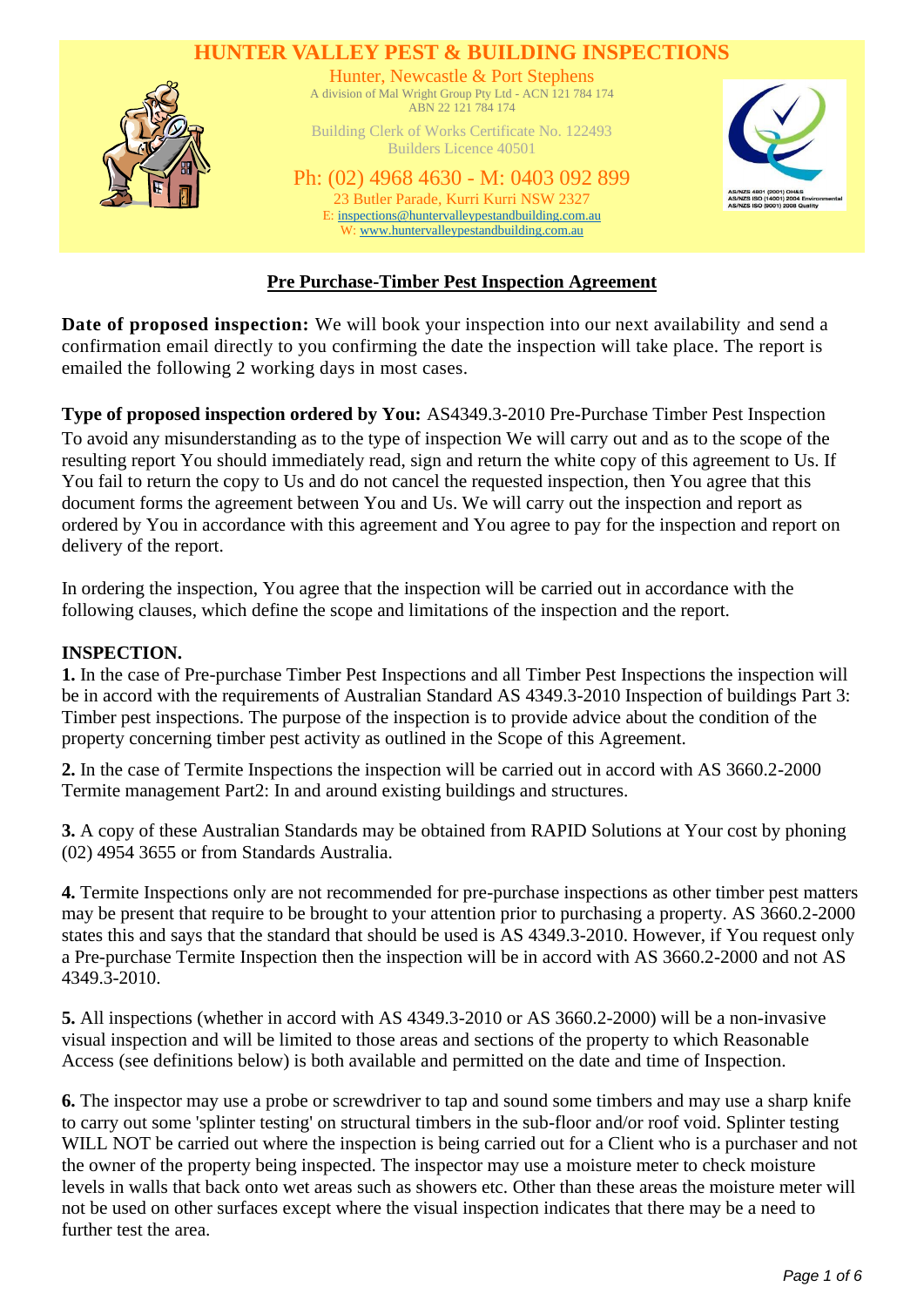**7.** The inspection WILL NOT involve any invasive inspection including cutting, breaking apart, dismantling, removing or moving objects including, but not limited to, roofing, wall and ceiling sheeting, ducting, foliage, mouldings, debris, roof insulation, sarking, sisalation, floor or wall coverings, sidings, fixtures, floors, pavers, furnishings, appliances or personal possessions.

**8.** The inspector CANNOT see or inspect inside walls, between floors, inside skillion roofing, inside the eaves, behind stored goods in cupboards, in other areas that are concealed or obstructed. Insulation in the roof void may conceal the ceiling timbers and make inspection of the area unsafe. The inspector WILL NOT dig, gouge, force or perform any other invasive procedures. An invasive inspection will not be performed unless a separate contract is entered into.

**9.** If the property to be inspected is occupied then You should be aware that furnishings or household items may be concealing evidence of Timber Pests, which may only be revealed when the items are moved or removed. In some case the concealment may be deliberate. If You are the purchaser and not the owner of the property to be inspected then You should obtain a statement from the owner as to any timber pest activity or damage to the property known to them and what, if any, treatments have been carried out to the property. It is important to obtain copies of any paperwork issued and the details of any repairs carried out. Ideally the information obtained should be given to the inspector prior to the inspection being conducted.

## **SCOPE OF THE INSPECTION & REPORT.**

**10.** In the case of Pre-purchase Timber Pest Inspections or Timber Pest Inspections in accord with AS 4349.3-2010 the Inspection and resulting Report will be confined to reporting on the discovery, or non discovery, of infestation and/or damage caused by subterranean and dampwood termites (white ants), borers of seasoned timber and wood decay fungi (rot), present on the date and time of the Inspection.

**11.** In the case of all Termite Inspections in accord with AS 3660.2-2000 inspections the Inspection and resulting Report will. be confined to reporting on the discovery, or non discovery, of infestation and/or damage caused by subterranean and dampwood termites (white ants) present on the date and time of the Inspection. Borers of seasoned timber will not be reported on. Wood decay fungi (rot) will not be reported on but may be reported as a conducive condition for termite activity.

**12.** In both cases the Inspection will not cover any other pests and the Report will not comment on them. Dry wood termites (Family: KALOTERMITIDAE) and European House Borer *(Hylotrupes bujulus Linnaeus)* will be excluded from the Inspection.

**13.** The inspection will report any evidence of a termite treatment that happens to be found. Where evidence of a treatment is reported then the Client should assume that the treatment was applied as a curative and not as a preventative. You should obtain a statement from the owner as to any treatments that have been carried out to the property. It is important to obtain copies of any paperwork issued.

**14. MOULD:** Mildew and non wood decay fungi is commonly known as Mould and is not considered a Timber Pest but may be an indicator of poor ventilation or the presence of termites, wood decay or water leaks. Mould and their spores may cause health problems or allergic reactions such as asthma and dermatitis in some people.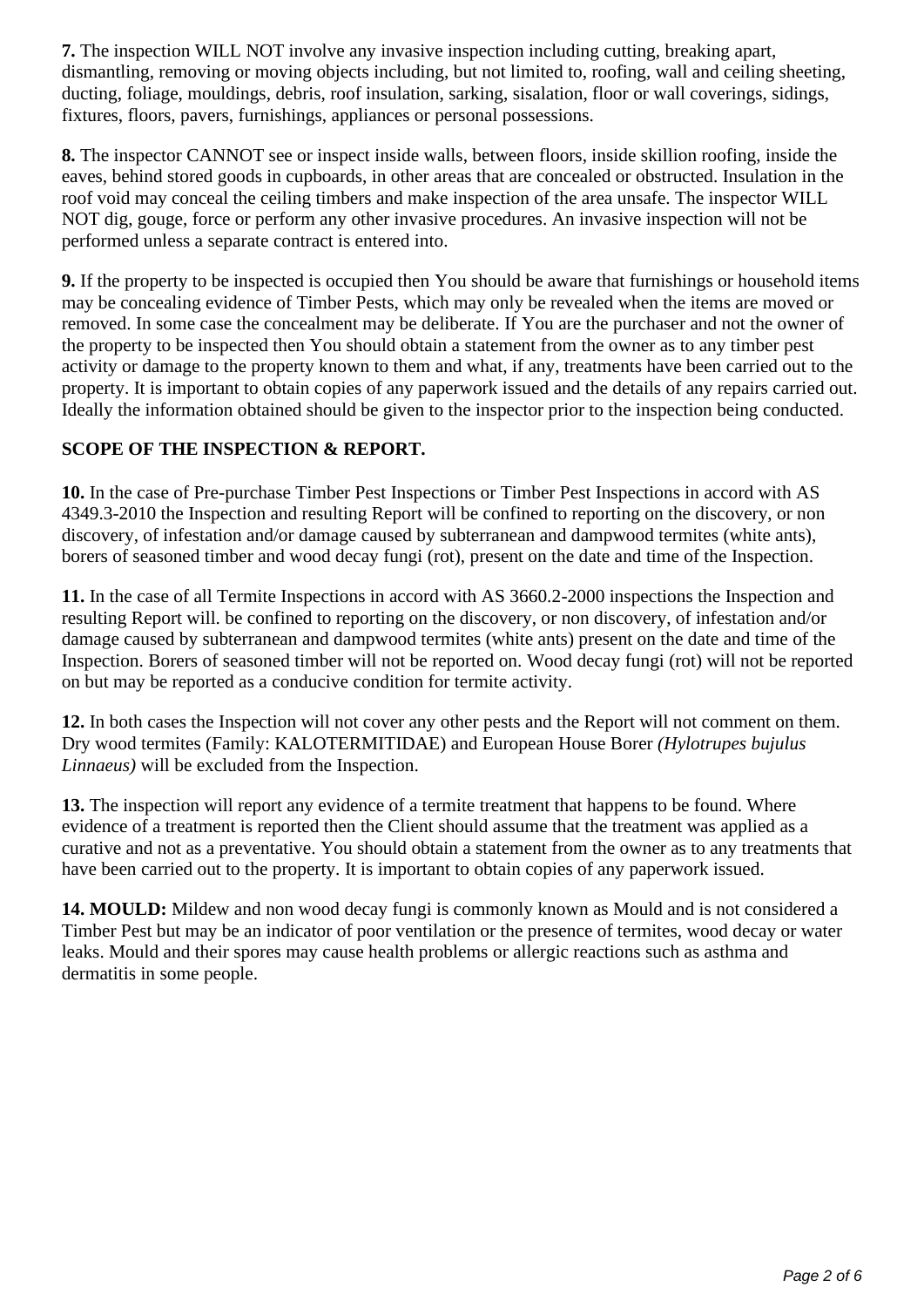# **LIMITATIONS.**

**15.** Nothing contained in the Report will imply that any inaccessible or partly inaccessible area(s) or section(s) of the property are not, or have not been, infested by termites or timber pests. Accordingly the Report will not guarantee that an infestation and/or damage does not exist in any inaccessible or partly inaccessible areas or sections of the property. Nor can it guarantee that future infestation of Timber Pests will not occur or be found.

**16.** If the property to be inspected is occupied then You must be aware that furnishings or household items may be concealing evidence of problems, which may only be revealed when the items are moved or removed. Where the Report says the property is occupied You agree to:

- a) Obtain a statement from the owner as to
- i. any Timber Pest activity or damage;
- ii. timber repairs or other repairs
- iii. alterations or other problems to the property known to them
- iv. any other work carried out to the property including Timber Pest treatments
- v. obtain copies of any paperwork issued and the details of all work carried out

b) Indemnify the Inspector from any loss incurred by You relating to the items listed in clause a) above where no such statement is obtained.

### **DETERMINING EXTENT OF DAMAGE.**

**17.** The Report will not and cannot state the extent of any timber pest damage. If any evidence of Timber Pest activity and/or damage resulting from Timber Pest activity is reported either in the structure(s) or the grounds of the property, then You must assume that there may be some structural or concealed damage within the building(s). An invasive Timber Pest Inspection (for which a separate contract is required) should be carried out and You should arrange for a qualified person such as a Builder, Engineer, or Architect to carry out a structural inspection and to determine the full extent of the damage and the extent of repairs that may be required.

**18.** If Timber Pest activity and/or damage are found, within the structures or the grounds of the property, then damage may exist in concealed areas, e.g. framing timbers. In this case an invasive inspection is strongly recommended. Damage may only be found when wall linings, cladding or insulation are removed to reveal previously concealed timber. You agree that neither We nor the individual conducting the Inspection is responsible or liable for the repair of any damage whether disclosed by the report or not.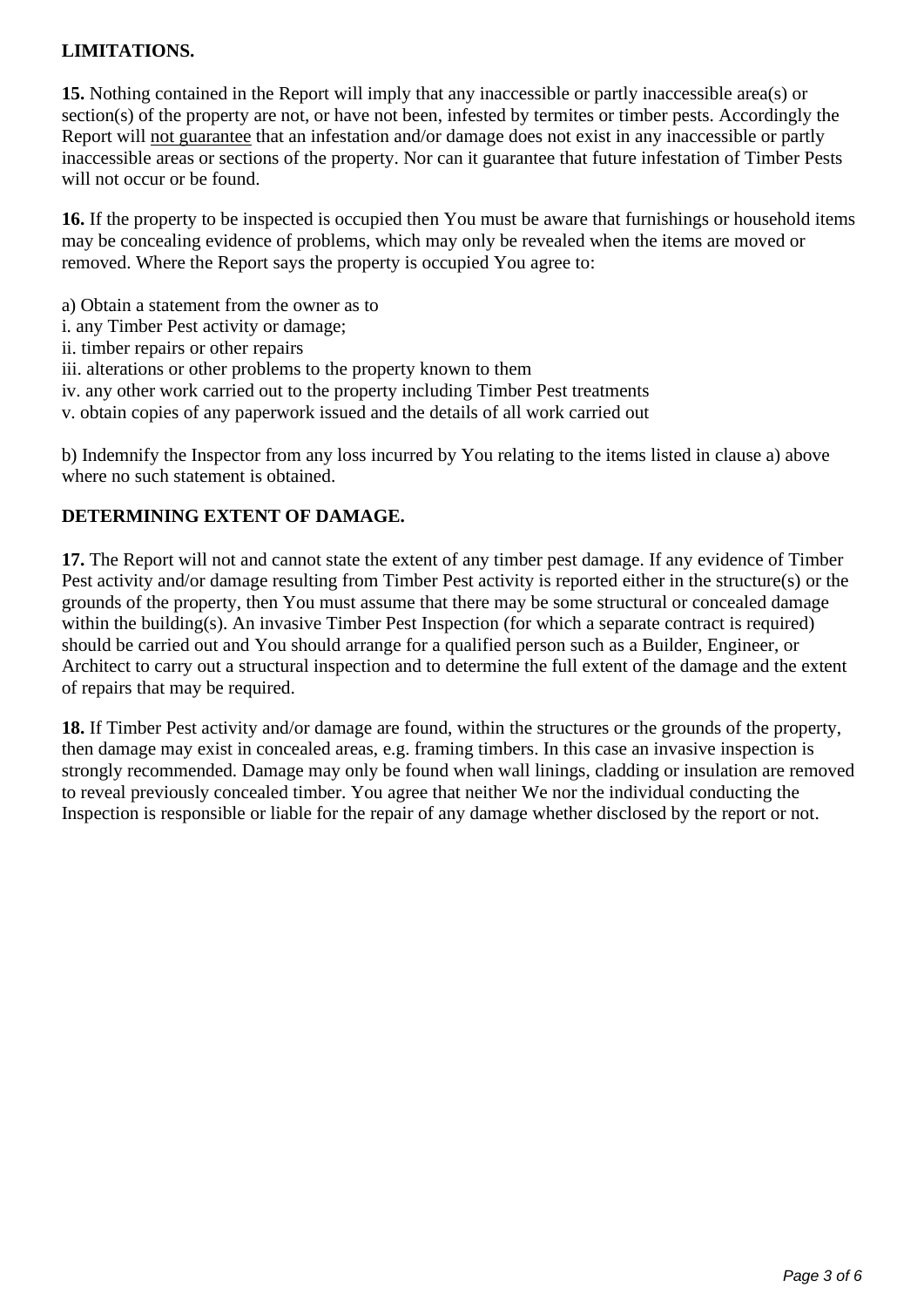## **COMPLAINTS PROCEDURE.**

**19.** In the event of any dispute or claim arising out of, or relating to the Inspection or the Report, You must notify Us as soon as possible of the dispute or claim by email, fax or mail. You must allow Us (which includes persons nominated by Us) to visit the property (which visit must occur within twenty eight (28) days of your notification to Us) and give Us full access in order that We may fully investigate the complaint. You will be provided with a written response to your dispute or claim within twenty eight (28) days of the date of the inspection.

If You are not satisfied with our response You must within twenty one (21) days of Your receipt of Our written response refer the matter to a Mediator nominated by Us from the Institute of Arbitrators and Mediators of Australia. The cost of the Mediator will be borne equally by both parties or as agreed as part of the mediated settlement.

Should the dispute or claim not be resolved by mediation then the dispute or claim will proceed to arbitration. The Institute of Arbitrators and Mediators of Australia will appoint an Arbitrator who will hear and resolve the dispute. The arbitration, subject to any directions of the Arbitrator, will proceed in the following manner:

(a) The parties must submit all written submissions and evidence to the Arbitrator within twenty one (21) days of the appointment of the Arbitrator; and

(b) The arbitration will be held within twenty one (21) days of the Arbitrator receiving the written submissions.

The Arbitrator will make a decision determining the dispute or claim within twenty one (21) of the final day of the arbitration. The Arbitrator may, as part of his etermination, determine what costs, if any, each of the parties are to pay and the time by which the parties must be paid any settlement or costs.

The decision of the Arbitrator is final and binding on both parties. Should the Arbitrator order either party to pay any settlement amount or costs to the other party but not specify a time for payment then such payment shall be made within twenty one (21) days of the order.

In the event You do not comply with the above Complaints Procedure and commence litigation against Us then You agree to fully indemnify Us against any awards, costs, legal fees and expenses incurred by Us in having your litigation set aside or adjourned to permit the foregoing Complaints Procedure to complete.

### **THIRD PARTIES.**

**20. Compensation will only be payable for losses arising in contract or tort sustained by the Client named on the front of this report. Any third party acting or relying on this Report, in whole or in part, does so entirely at their own risk. However, if ordered by a Real Estate Agent or a Vendor for the purpose of auctioning a property then the Inspection Report may be ordered up to seven (7) days prior to the auction, copies may be given out prior to the auction and the Report will have a life of 14 days during which time it may be transferred to the purchaser. Providing the purchaser agrees to the terms of this agreement then they may rely on the report subject to the terms and conditions of this agreement and the Report itself.** 

**Note:** In the ACT under the Civil Law (Sale of Residential Property) Act 2003 and Regulations the report resulting from this inspection may be passed to the purchaser as part of the sale process providing it is carried out not more than three months prior to listing and is not more than six months old.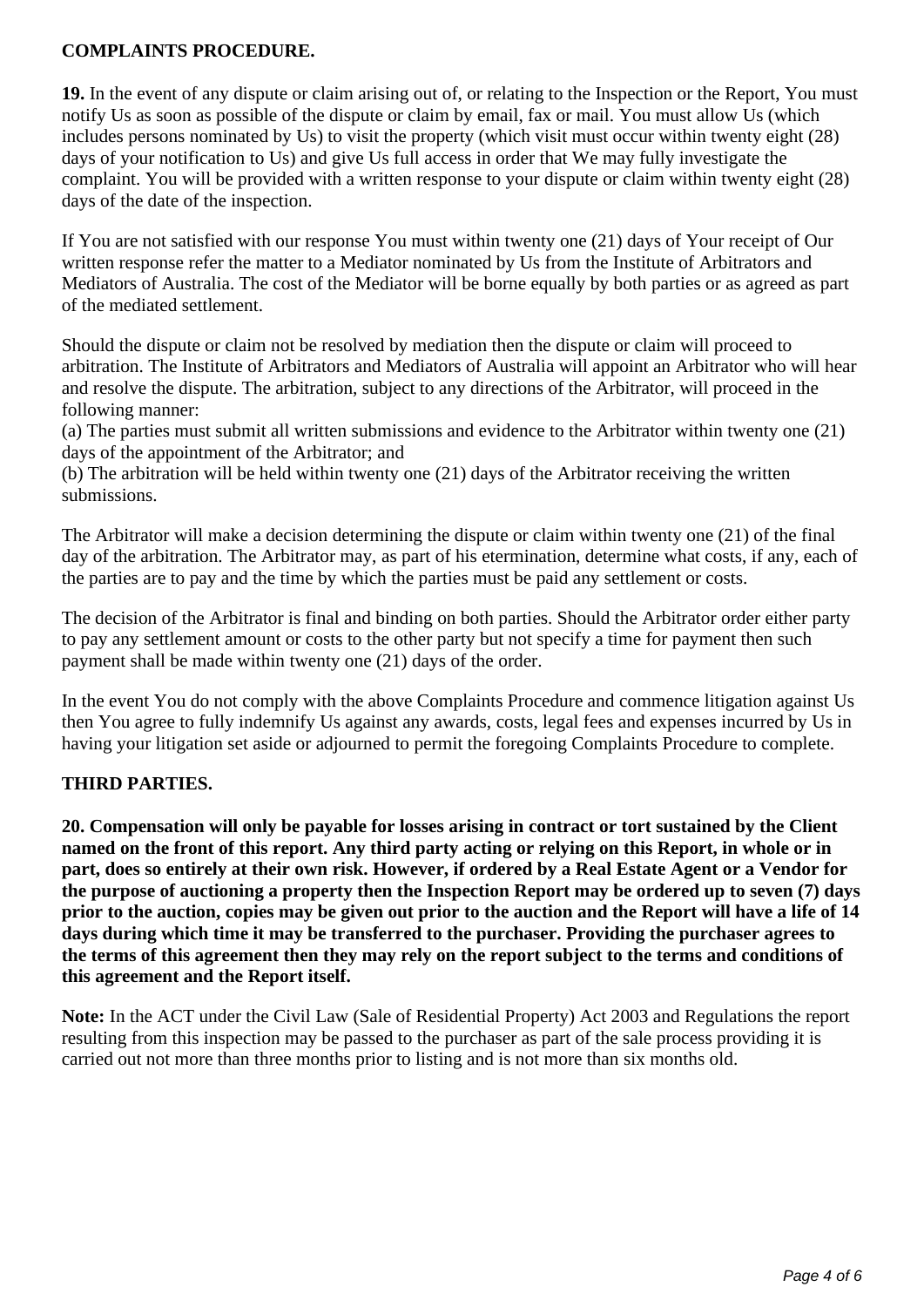### **DEFINITIONS.**

**21.** You should read and understand the following definitions of words used in this agreement and the Report. This will help You understand what is involved in a Timber Pest Inspection or a Termite Inspection, the difficulties faced by an inspector and the contents of the Report with which We will provide You following the inspection.

**Client** means the person(s) who requests the report. If ordered by the client's Agent then it is agreed that the Agent represents the client and has the authority to act for and on behalf of the client.

**High moisture readings** means a reading on a moisture meter that is higher that the norm for other parts of the structure. Such high reading should be investigated by invasive means as the presence could indicate a leak or may indicate timber pest activity and damage.

**Inactive** means that no active (see definition above) timber pests were detected but evidence such as workings, damage, mudding or exit holes is found at the time of the inspection.

*NOTE: Where visual evidence of inactive termite workings and/or damage is located, it is possible that termites may still be active in the immediate vicinity and the termites may continue to cause further damage It is not possible, without benefit of further investigation and inspections over a period of time, to ascertain whether any infestation is active or inactive. Continued, regular, inspections are essential.*

**Property** means the structures, gardens, trees, fences etc up to thirty (30) metres from the exterior walls of the main building but within the boundaries of the land on which the main building is erected. Unless You specifically order in writing that structures, gardens, trees and fences etc outside the thirty (30) metres from the exterior walls of the main building be inspected no such inspection will be carried out.

**REASONABLE ACCESS.** Only areas to which reasonable access is available are inspected. The Australian Standard AS 3660 refers to AS 4349.3-2010 which defines reasonable access. Access will not be available where there are safety concerns, or obstructions, or the space available is less than the following:

**SUB-FLOOR** - Access is normally not available where dimensions are less than 500mm x 400mm for the access hole and less than 400mm of crawl space beneath the lowest bearer or less than 500mm beneath the lowest part of any concrete floor.

**ROOF VOID** - the dimensions of the access hole must be at least 500mm x 400mm, and, reachable by a 3.6M ladder, and there is at least 600mm x 600mm of space to crawl.

**ROOF EXTERIOR –** must be safely accessible by a 3.6M ladder placed at ground level with the ladder to extend 1 metre past the roof line.

The inspector shall determine whether sufficient space is available to allow safe access to confined areas.

Reasonable access does not include the use of destructive or invasive inspection methods. Nor does reasonable access include cutting or making access traps or moving heavy furniture or stored goods.

**Report** means the report issued to You by Us following Our inspection of the property.

**Termites** means subterranean and dampwood termites (white ants) and does not include Dry wood termites.

**Our/Us/We** means the company, partnership or individual named below that You have requested lo carry out a timber pest or termite inspection and report.

You/Your means the party identified as the Client on the face page of this agreement, and where more than one party all such parties jointly and severally, together with any agent of that party.